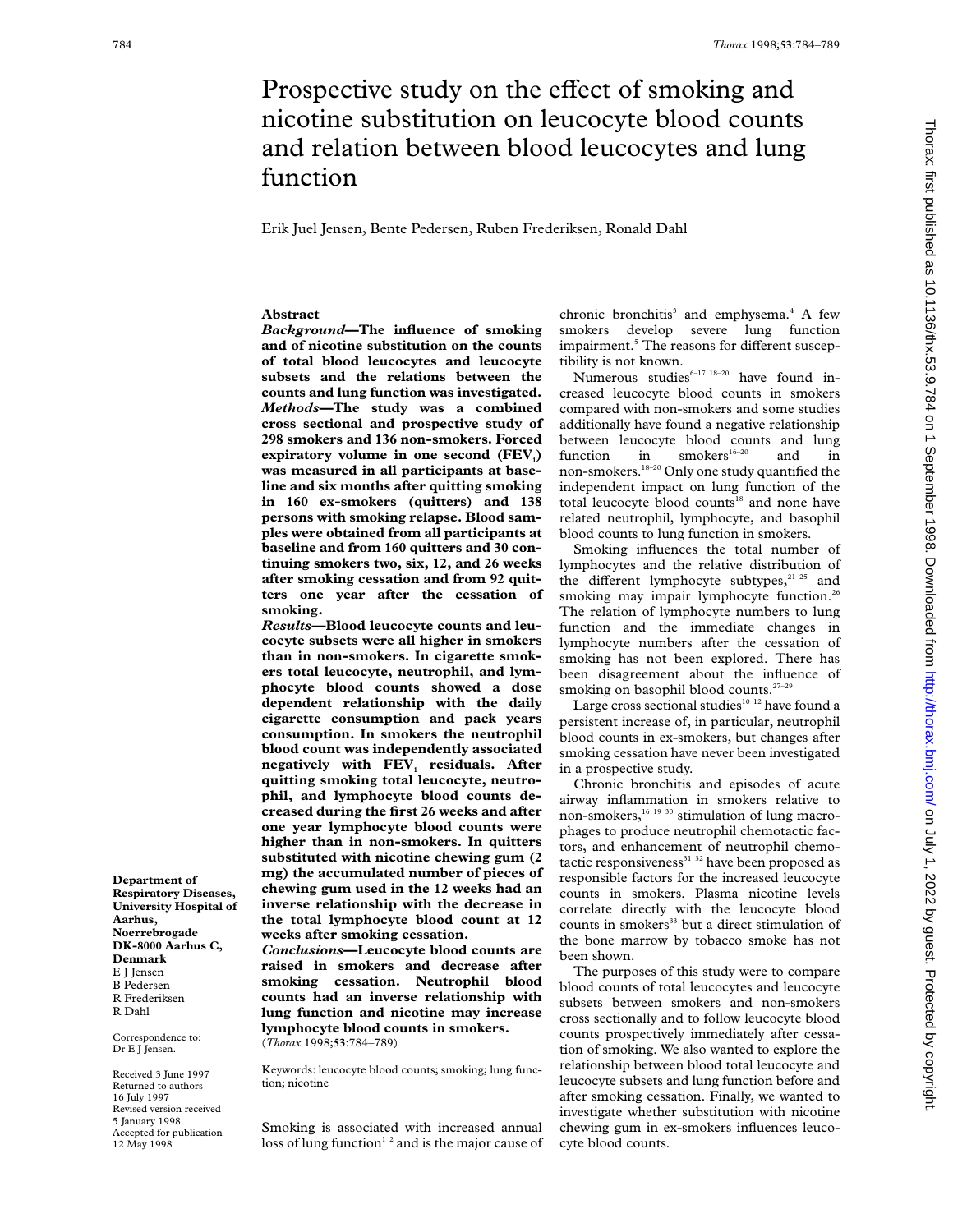*Table 1 Demographic details and total leucocyte, neutrophil, lymphocyte, and basophil blood counts per µl at baseline for smokers and non-smokers*

|                                                             | <b>Smokers</b>             | Non-smokers                         |
|-------------------------------------------------------------|----------------------------|-------------------------------------|
| No.                                                         | 298                        | 136                                 |
| Age (years)                                                 | 43.5(12.2)                 | 45(13.1)                            |
| M/F                                                         | 146/153                    | 65/72                               |
| Industrial/office workers                                   | 99/199                     | 56/80                               |
| Smoking duration (years)                                    | 22.6(7.5)                  |                                     |
| Daily tobacco consumption <sup>+</sup> (cigarettes per day) | 21.9(8.5)                  |                                     |
| Pack years consumption <sup>+</sup>                         | 25.4(14.4)                 |                                     |
| No. of cigarette smokers                                    | 237                        |                                     |
| Total blood leucocytes                                      | 7.6 (7.4 to 7.9)           | 5.8 (5.6 to 6.0)*                   |
| Total blood neutrophils                                     | $4.5(4.3 \text{ to } 4.7)$ | 3.2 (3.0 to 3.4)*                   |
| Total blood lymphocytes                                     | $2.4$ (2.3 to 2.5)         | $2.0$ (1.9 to 2.2)                  |
| Total blood basophils                                       | $0.02$ (0.01 to 0.03)      | $0.01$ (0.00 to 0.02) <sup>**</sup> |

Values are mean (SD) for demographic variables and mean (95% CI) for leucocyte blood counts. \*p<0.0001; \*\*p<0.01, non-parametric test.

†See the text for definition.

*Table 2 Mean (SD) demographic variables for 160 ex-smokers (quitters) and 30 continuing smokers*

|                                          |            | Quitters ( $n = 160$ ) Cont. smokers ( $n = 30$ ) p |     |
|------------------------------------------|------------|-----------------------------------------------------|-----|
| Age (years)                              | 43 (13)    | 43(11)                                              | NS. |
| Sex (M/F)                                | 77/83      | 17/13                                               | NS  |
| Smoking duration (years)                 | 21.6(11.1) | 23.1(9.6)                                           | NS  |
| Pack years consumption <sup>+</sup>      | 25.4(18.5) | 28.1 (17.6)                                         | NS  |
| Daily cigarette consumption <sup>+</sup> | 22.7(11.1) | 24.1 (12.2)                                         | NS  |

†See text for definitions.

# **Methods**

Four hundred and ninety eight Caucasian smokers volunteered to participate in a smoking cessation programme and were followed for one year. Of these, 342 were recruited through the press and the non-smoking control group  $(n = 163)$  was recruited from local industrial plants and offices.

In the study were included 298 smokers and 136 never smokers who had no history or clinical evidence of asthma or infectious disease within the last 14 days and had reproducible lung function tests. Their demographic data are presented in table 1 which shows that the groups were comparable for all indices.

Blood was collected at the start of the study from all subjects and at two, six, 12, and 26 weeks after smoking cessation from 160 ex-smokers who still were abstinent after six months (quitters) and 30 smokers who never ceased smoking (continuing smokers). Ninety two quitters gave blood samples after one year. Blood samples were obtained at different time points of the day, but each participant gave blood at the same time of the day and after two hours of rest. Continuing smokers were used as a smoking reference group for the change in leucocyte blood counts after smoking cessation. Continuing smokers and quitters had comparable age, smoking history, and sex distribution (table 2).

Seventy one smokers were randomised to receive nicotine substitution with nicotine chewing gum 2 mg (Lundbeck, Copenhagen, Denmark) for 12 weeks after smoking cessation and were still abstinent after 26 weeks. The cumulated number of nicotine chewing gum pieces used during 12 weeks was analysed to investigate any relationship with changes in leucocyte blood counts at 12 weeks after smoking cessation in the 71 nicotine substituted ex-smokers still abstinent after 26 weeks.

Forced expiratory volume in one second  $(FEV<sub>1</sub>)$  and forced vital capacity  $(FVC)$  were measured with a dry spirometer (Vitalograph Ltd, Buckingham, UK) before the start of the trial in all participants and after six months in 160 quitters and 138 smokers with smoking abstinence lasting less than six weeks after quitting (relapsers). The best of three reproducible measurements with less than 5% variation was recorded. Normal values for FEV<sub>1</sub> and FVC were from the European Working Party on Standardisation of Lung Function Tests.<sup>34</sup> Standardised residuals of FEV<sub>1</sub> and FVC were used to evaluate lung function.<sup>35</sup>

The smoking history was recorded with respect to duration of smoking (years), kind of tobacco smoked (pipe tobacco, cigarettes, small cigars and cigars), and name of the brand smoked. Pipe and cigar tobacco was converted into corresponding numbers of cigarettes (1 g of pipe tobacco = 1 cigarette, 1 small cigar =  $3$ cigarettes, and 1 cigar = 5 cigarettes).

Daily cigarette consumption was the daily consumption of tobacco converted into cigarettes. Pack years of consumption was defined for all smokers as duration of smoking multiplied by the number of cigarettes smoked per day and divided by 20.

Tobacco abstinence was controlled by measuring the concentration of carbon monoxide (CO) in expired air (Ecolyzer CO Monitor, Hawthorne, New York, USA). Participants included in this study had to present a CO concentration in expired air of  $\leq 2$  ppm at nine and 10 consecutive visits during 26 and 52 weeks, respectively, to maintain status as ex-smokers after 26 and 52 weeks, respectively. Failure to meet this demand caused exclusion from the study. No reruns were allowed.

Total leucocyte blood counts were measured with a Coulter counter S (Coulter Electronics, Hialeah, Florida, USA) and leucocyte differential blood counts were determined by counting 200 cells in a smear stained with May-Grunewald-Giemsa solution. Total neutrophil, lymphocyte, and basophil blood counts were calculated by multiplying the respective leucocyte differential blood counts by the total leucocyte blood counts.

All participants gave their informed concent to participate in the study which had the approval of the scientific ethics committee of Aarhus county.

#### DATA ANALYSIS

The BMDP statistical software package<sup>36</sup> was employed in all calculations. Comparisons of demographic details between groups was performed with Pearson's  $\chi^2$  and Student's *t* test. The Student's *t* test was used for comparisons of group means and the paired *t* test, along with tests for repeated measures, was used to evaluate variations in the various leucocyte counts after smoking cessation. Bivariate and multivariate regression analyses were employed to evaluate relations between lung funtion and leucocyte blood counts before and after smoking cessation, and the relation between nicotine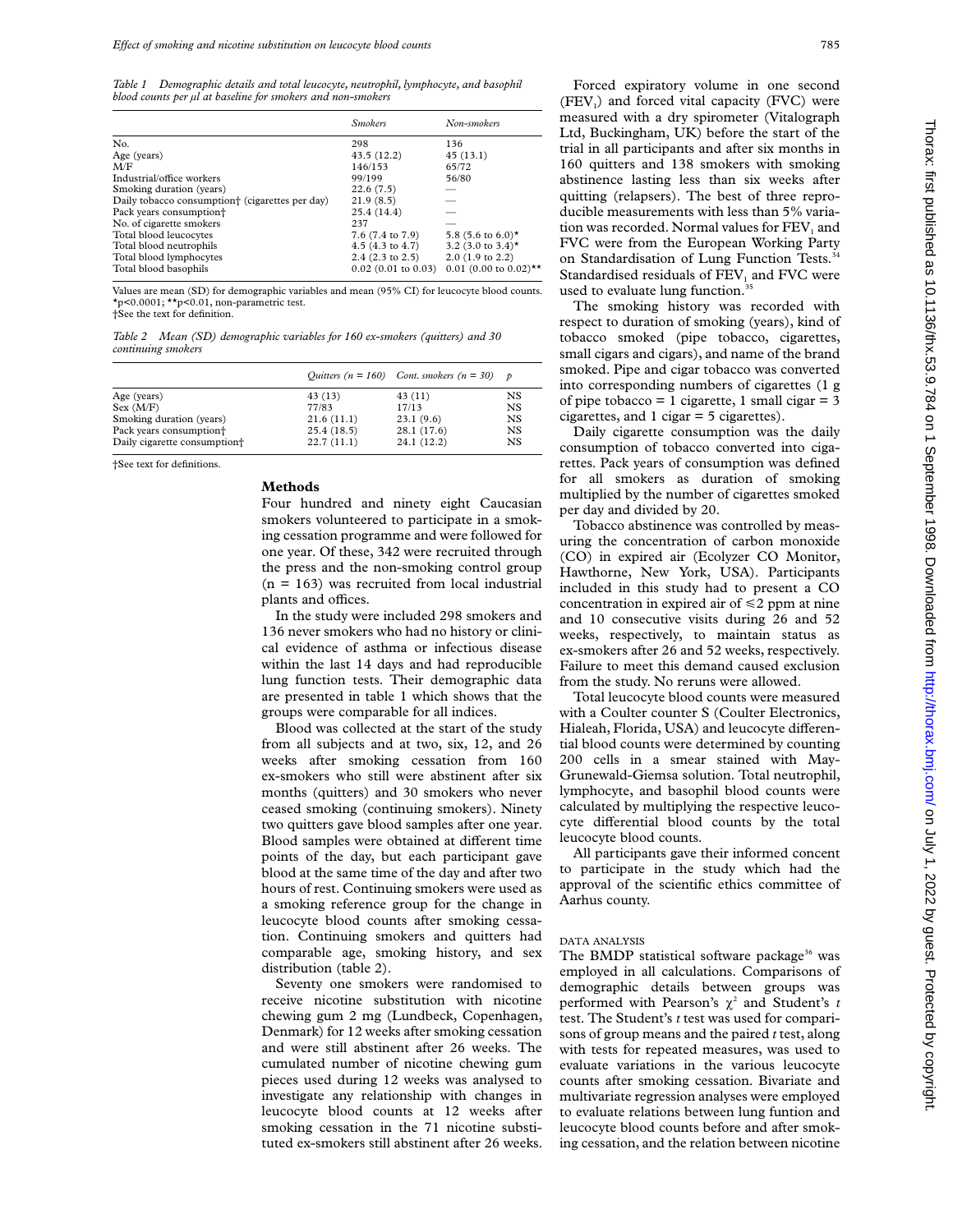*Table 3 Number of participants grouped according to smoking status and time*

|                             | <b>Smokers</b> | Ex-smokers | Non-smokers |
|-----------------------------|----------------|------------|-------------|
| Before quitting smoking     | 298            | O          | 136         |
| Cigarette smokers           | 237            |            |             |
| Never ceased smoking        | 30             |            |             |
| 26 weeks after quitting day | 138            | 160        |             |
| 52 weeks after quitting day |                | 92         | 136         |

*Table 4 Total leucocyte, neutrophil, and lymphocyte blood counts at baseline per µl in 237 cigarette smokers according to pack years and daily cigarette consumption*

|                                                  | No. | Total leucocytes | Neutrophils                                            | Lymphocytes                   |
|--------------------------------------------------|-----|------------------|--------------------------------------------------------|-------------------------------|
| Pack years consumption <sup>+</sup><br>$\leq 20$ | 100 |                  | 7.4 (7.0 to 7.8)* 4.3 (4.0 to 4.6)** 2.4 (2.2 to 2.5)* |                               |
| Pack years consumption <sup>+</sup>              |     |                  |                                                        |                               |
| >20                                              | 137 | 8.1 (7.8 to 8.4) | $4.8(4.6 \text{ to } 5.1)$                             | $2.6(2.5 \text{ to } 2.7)$    |
| Daily cigarette                                  |     |                  |                                                        |                               |
| consumption $\approx 20$                         | 119 |                  | 7.6 (7.3 to 7.9)* 4.5 (4.2 to 4.7)*                    | 2.3 $(2.1 \text{ to } 2.5)^*$ |
| Daily cigarette<br>consumption <sup>+</sup> >20  | 179 | 8.5 (8.0 to 9.2) | 5.3 (4.8 to 5.9)                                       | $2.5(2.4 \text{ to } 2.7)$    |

Values are given as geometric means (95% confidence limits). \*p<0.05; \*\*0.05<p<0.1.

†See text for definition.

*Table 5* Relations between leucocyte blood counts and the decrease in FEV<sub>1</sub> during six *months (DFEV) in 138 relapsers*

| Independent variable         | Intercept | Regression<br>coefficient (SE) |      |          |
|------------------------------|-----------|--------------------------------|------|----------|
| Total leucocyte blood count  | $-27$     | 3.9(0.6)                       | 0.26 | < 0.0001 |
| Pack years consumption       |           | 0.03(0.07)                     | 0.01 | NS.      |
| Total neutrophil blood count | $-20$     | 5.1(0.7)                       | 0.31 | < 0.0001 |
| Pack years consumption       |           | 0.003(0.06)                    | 0.01 | NS.      |
| Total lymphocyte blood count | 0.08      | 2.1(1.5)                       | 0.02 | NS.      |
| Pack years consumption       |           | 0.02(0.08)                     | 0.01 | NS.      |

Multivariate regression analyses with DFEV as the dependent variable and independent variables as indicated.

 $r^2$  = square of the correlation coefficient;  $SE = 1$  standard error.

chewing gum consumption and decrease in leucocyte blood counts after smoking cessation.

The distributions of the leucocyte counts were not normal. To obtain a normal distribution natural logarithmic transformation was employed in the analyses. In the text geometric means and 95% confidence limits (CI) are given by employing antilog to the means and to the 95% CI derived by analyses of the logarithmic transformed leucocyte counts. p values of less than 5% were considered significant and p values of 5–10% were considered to represent a trend.

## **Results**

#### PARTICIPANT GROUPING

Participants were grouped into smokers, cigarette smokers, ex-smokers (quitters) at 26 and 52 weeks after smoking cessation, continuing smokers, relapsers at 26 weeks after smoking cessation, and non-smokers. The grouping of participants is given according to smoking status and time in table 3.

## LEUCOCYTE BLOOD COUNTS IN SMOKERS AND NON-SMOKERS

The geometric means (95% CI) of the total leucocyte, neutrophil, lymphocyte, and basophil blood counts in smokers and non-smokers are given in table 1. All cell counts were higher in smokers than in non-smokers.

ASSOCIATION OF LEUCOCYTE COUNTS WITH SMOKING HISTORY

There was no significant relation between pack years or daily cigarette consumption and any of the leucocyte blood counts in the total population. The geometric mean (95% CI) of the total leucocyte, neutrophil, and lymphocyte blood counts for 237 cigarette smokers grouped according to consumption of  $\leq 20$  or >20 pack years and daily cigarette consumption of  $\leq 20$  or  $>20$  are given in table 4. All blood count indices except basophils were higher in smokers with high pack years or daily cigarette consumption than in those with a lower consumption. The basophil blood counts had no association with smoking history.

#### LUNG FUNCTION AND LEUCOCYTE BLOOD **COUNTS**

In linear regression analyses including cigarette smokers, pack years consumption explained 8% (p<0.0001) and daily cigarette consumption explained  $2\%$  (p<0.05) of the variation in  $FEV<sub>1</sub>$  residuals. Total leucocyte blood counts in cigarette smokers correlated inversely with  $FEV<sub>1</sub>$  residuals and explained 11% (p  $\leq 0.0001$  of the variation in FEV, when combined with pack years consumption and 3% (p <0.01) when considered independently of pack years and daily cigarette consumption. Further linear regression analyses showed an inverse correlation between total neutrophil blood counts and  $FEV<sub>1</sub>$  residuals, and the neutrophil blood counts explained 11% (p  $\leq 0.0001$ ) of the variation in FEV<sub>1</sub> residuals when considered in combination with pack years consumption and  $3\%$  (p <0.05) of the variation when considered alone and independently of pack years and daily cigarette consumption. No significant relations were found between total lymphocyte or basophil blood counts and lung function.

The mean (95% CI) decline in  $FEV<sub>1</sub>$ (DFEV) in 138 relapsers during six months was 7 (3 to 9) ml. Multivariate linear regression analyses showed that the total leucocyte blood count and the total neutrophil blood count was related to DFEV when considered independently of pack years consumption (table 5). The total neutrophil blood count independent of pack years consumption explained 31% of the variation in DFEV (table 5). We found no relation between baseline total lymphocyte blood counts and decrease in  $FEV<sub>1</sub>$  in relapsers during the six months of observation.

### LEUCOCYTE BLOOD COUNTS AFTER SMOKING **CESSATION**

Repeated measure variance analyses showed a decrease in total leucocyte (p<0.01), neutrophil (p<0.05), and lymphocyte blood counts (p<0.001) during the 26 weeks after cessation of smoking in 160 quitters (fig 1). No significant changes were noted in the leucocyte counts in 30 subjects who continued to smoke during the same time span. The changes in the leucocyte counts after quitting were independent of smoking history and baseline  $FEV<sub>1</sub>$ residuals.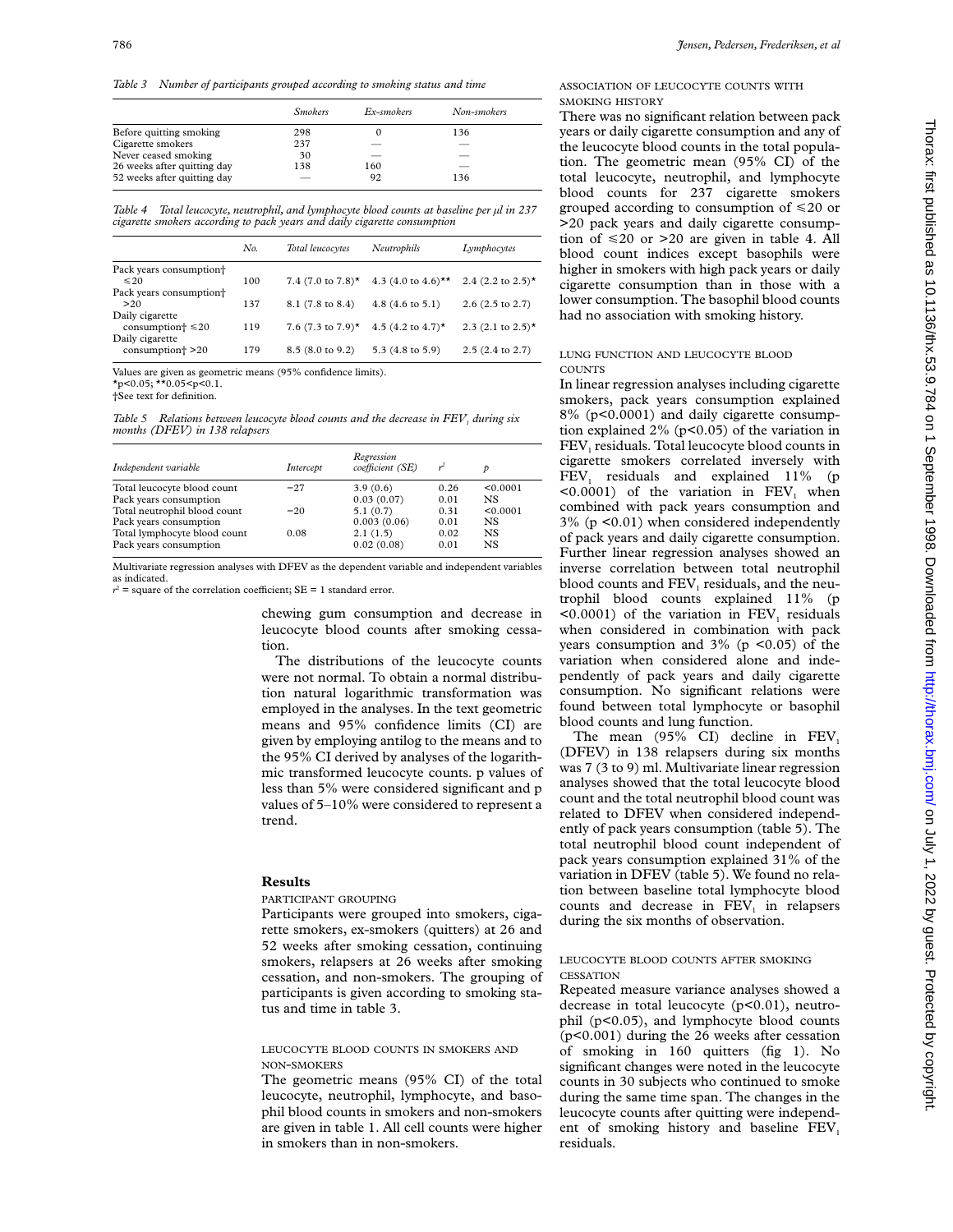

*Figure 1* Mean (SE) difference in total leucocyte (light shaded bars), total neutrophil *(white bars), and total lymphocyte blood counts (dark shaded bars) from baseline at weeks 2, 6, 12, and 26 after smoking cessation in 160 ex-smokers. Total blood leucocytes (p <0.01), neutrophils (p <0.05), and lymphocytes (p<0.001) decreased from baseline during the 26 weeks.*

*Table 6 Relation between the cumulated number of 2 mg pieces of nicotine chewing gum used in 71 quitters who had received nicotine chewing gum substitution for 12 weeks and were still abstinent after 26 weeks and the decrease in leucocyte blood counts at 12 weeks after smoking cessation*

| Dependent variable                                          | Intercept  | Regression<br>coefficient (SE) |              |               |
|-------------------------------------------------------------|------------|--------------------------------|--------------|---------------|
| Total leucocyte blood count<br>Total neutrophil blood count | 2.1<br>1.6 | $-0.1(0.05)$<br>$-0.05(0.05)$  | 0.07<br>0.02 | < 0.05<br>NS. |
| Total lymphocyte blood count                                | 0.6        | $-0.05(0.02)$                  | 0.07         | < 0.05        |

Bivariate regression analyses with the cumulated number of pieces of chewing gum was the independent variable. SE = one standard error;  $r^2$  = square of the correlation coefficient.

> INFLUENCE OF NICOTINE CHEWING GUM ON THE CHANGE IN LEUCOCYTE NUMBERS AFTER SMOKING CESSATION

Seventy one participants had received nicotine chewing gum (2 mg for 12 weeks after the cessation of smoking) and were still abstinent after 26 weeks. Linear regression analyses including this group showed an inverse relationship between the cumulated number of nicotine chewing gum pieces used during the 12 weeks and the decrease in the total leucocyte and lymphocyte blood count at 12 weeks after smoking cessation (table 6). There was no relation between the cumulated number of nicotine chewing gum pieces used and the decrease in neutrophils.

#### LEUCOCYTE COUNTS AFTER ONE YEAR OF **ABSTINENCE**

The geometric mean (95% CI) total leucocyte, neutrophil, and lymphocyte blood counts at one year after smoking cessation in ex-smokers and in non-smokers are given in table 7. To avoid an influence on leucocyte blood counts of nicotine chewing gum, analyses were per-

*Table 7 Total leucocyte, neutrophil, and lymphocyte blood counts per µl in ex-smokers without any nicotine substitution and non-smokers after one year of smoking abstinence*

|                                                                   | Ex-smokers                                                                      | Non-smokers                                                                             |
|-------------------------------------------------------------------|---------------------------------------------------------------------------------|-----------------------------------------------------------------------------------------|
| No.<br>Total leucocytes<br>Total neutrophils<br>Total lymphocytes | 56<br>$6.1$ (5.6 to 6.5)<br>$3.2$ (3.1 to 3.6)<br>$2.3$ $(2.1 \text{ to } 2.5)$ | 136<br>5.8 $(5.6 \text{ to } 6.0)$<br>3.2 (3.0 to 3.3)<br>2.0 $(1.9 \text{ to } 2.1)$ * |
|                                                                   |                                                                                 |                                                                                         |

Values are geometric means (95% confidence limits).  $*_{p<0.05}$ .

formed in ex-smokers without any nicotine substitution ( $n = 56$ ). Total lymphocyte blood counts were still raised in ex-smokers compared with non-smokers one year after giving up smoking.

## **Discussion**

This study was undertaken to search for relations between leucocyte counts, smoking, and lung function, and to look for a possible influence of nicotine substitution on leucocyte numbers.

The study showed increased numbers of total leucocytes, neutrophils, lymphocytes, and basophils in the blood of smokers compared with non-smokers. A weak negative association was found between blood neutrophil counts and lung function, a direct relationship between cigarette consumption and leucocyte blood counts, an inverse relationship between the cumulated number of nicotine chewing gum pieces used and the decrease in blood lymphocyte counts in ex-smokers 12 weeks after smoking cessation, and a persistent increase in lymphocytes in the blood one year after smoking cessation.

The numbers of non-smokers and exsmokers were rather small and this probably limited our ability to show a relation between some of the variables. The concentration of nicotine in the blood of the nicotine substituted quitters was not measured and this would have given more conclusive results regarding the influence of nicotine on the leucocyte blood counts.

Leucocyte counts estimated on a Coulter cell counter have a variability of  $2\%$ <sup>37</sup> and are dependent on race, sex, parity, and use of oral contraceptives.<sup>38</sup> We confirmed the previously reported increase in total leucocyte blood counts and the size of the increase in smokers compared with non-smokers $6-15$  and the negative relation between the total leucocyte blood count and lung function in smokers.<sup>15-19</sup> The total leucocyte blood counts independently accounted for about 3% of the variation of FEV<sub>1</sub> residuals and this effect of leucocytes on lung function makes this figure unsuitable for predicting accelerated loss of lung function in smokers. We confirmed a dose dependent relation beween cigarette consumption and the total leucocyte blood count, $10^{-12}$  although we were not able to show any association between the magnitude of cigarette consumption and the decrease in the total leucocyte blood counts after cessation of smoking.

We confirmed previous reports<sup>8 10 15 16</sup> of a substantial increase in neutrophils in smokers compared with non-smokers. We also found that almost all of the variation in  $FEV<sub>1</sub>$  residuals explained by the total leucocyte blood counts was due to neutrophils. This result is in accordance with the theory that the lung injuries observed in some smokers may be caused by cytotoxic products of neutrophils.15 17 19 The higher decrease in  $FEV<sub>1</sub>$  in those who relapsed with high baseline neutrophil blood counts during the six months of the study confirmed that the increased neutrophil blood counts in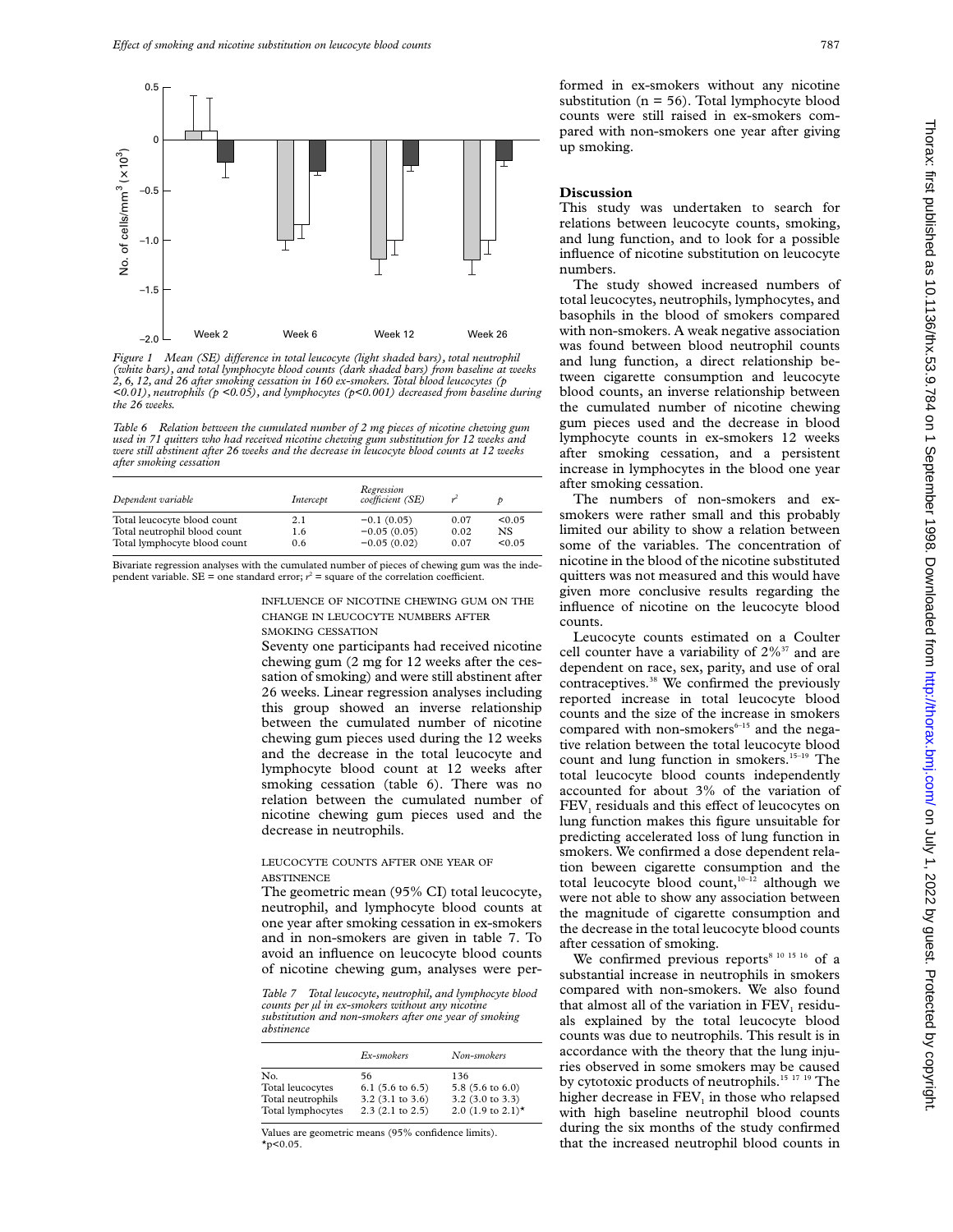smokers may have a significant influence on the risk in smokers of developing obstructive lung disease.

We confirmed the increase in blood lymphocyte counts in smokers compared with non-smokers and the dose dependent relationship between cigarette consumption and lymphocyte counts.6 8 10 15 22 Smoking may cause substantial changes in the distribution of lymphocyte subtypes and impairment of lymphocyte function.21 26 We found, however, no indication of an influence of these changes on lung function in smokers.

There have been reports of both an increase and a decrease in the number of basophils in the blood of smokers compared with non-smokers,<sup>27</sup> <sup>28</sup> probably because of the large variability in numbers.

Participants in this study had no diseases such as airway infections<sup>38 39</sup> that might have influenced the blood leucocyte numbers, and prospectively showing a decrease in the counts of the blood leucocytes immediately after the cessation of smoking, confirmed the increased leucocyte counts in smokers.

The inverse relationship in regression analyses between the number of pieces of nicotine chewing gum used during the 12 weeks and the decrease in lymphocyte blood count in exsmokers at 12 weeks after smoking cessation was a strong indication of the stimulating effect of nicotine on lymphocytes. Misclassification of participants with respect to smoking status could have influenced this result. Only quitters with a concentration of carbon monoxide in expired air of <2 ppm in nine consecutive tests over 26 weeks were classified as ex-smokers and included in these analyses. This implies a very low risk of misclassification of ex-smokers at 26 weeks after quitting. The mechanism by which nicotine influences lymphocyte blood counts is not known.

We were not able to show any relation between the decrease in the leucocyte blood counts and lung function, possibly because of a large variability in the counting methods. We confirmed a persistent increase in the total blood leucocyte count<sup>10 12</sup> but, in contrast to earlier reports, the increase was caused by a persistent elevation of lymphocyte numbers. We have no immediate explanation for this discrepancy, but it may be due to the influence of confounding factors in cross sectional studies.

The fast decline in leucocyte numbers was in accordance with the short lifetime of 1–4 days of neutrophils and some lymphocyte subpopulations.<sup>40</sup>

This study showed a clear dose-response relationship between smoking and leucocyte numbers and a significant but small independent negative association between lung function and neutrophil numbers. The inverse relationship between the cumulated number of pieces of nicotine chewing gum used and the decrease in the lymphocyte count after smoking cessation suggested a direct influence of nicotine on numbers of lymphocytes.

- 1 Dockery DW, Speizer FE, Ferris BG Jr, *et al*. Cumulative and reversible effects of lifetime smoking on simple tests of lung
- function in adults. *Am Rev Respir Dis* 1988;**137**:286–92. 2 Beck GJ, Doyle CA, Schacter EN. Smoking and lung func-
- tion. *Am Rev Respir Dis* 1981;**123**:149–55. 3 Anderson DO, Ferris BG Jr. Role of tobacco smoking in the 3 Anderson DO, Ferris BG Jr. Role of tobacco smoking in the causation of chronic respiratory disease. *N Engl J Med* 1962;267:787-94.
- 1962;**267**:787–94. 4 Aurbach O, Hammond EC, Garfinkel L, *et al*. Relation of smoking and age to emphysema. Whole-lung section study. *N Engl J Med* 1972;**286**:853–7.
- 5 Fletcher C, Peto R, Tinker C, *et al* . *The natural history of chronic bronchitis and emphysema*. London: Oxford University Press, 1976.
- 6 Corre F, Lellouch J, Schwartz D. Smoking and leucocyte counts. Results of an epidemiological survey. *Lancet* 1971:  $ii:632-4$
- 7 Friedman GD, Siegelaub AB, Seltzer CC, *et al*. Smoking habits and the leucocyte count. *Arch Environ Health* 1973; **26**:137–43.
- 8 Chan-Yeung M, Ferreira P, Frolich J, *et al.* The effects of age, smoking, and alcohol on routine laboratory tests. *Am J Clin Pathol* 1981;75:320–6.
- 9 Vanuxem, Sampol J, Weiller PJ,*et al*. Influence du tabagisme
- chronique sur les leucocytes. *Respiration* 1984; **46**:258–64. 10 Noble CN, Penny BB. Comparison of leukocyte count and function in smoking and non-smoking young men. *Infect Immun* 1975;**12**:550–5.
- 11 Schwartz J, Weiss S. Cigarette smoking and peripheral blood
- leukocyte differentials. Ann Epidemiol 1994;4:236-42.<br>12 Schwartz J, Weiss S. Host and environmental factors<br>influencing the peripheral blood leucocyte count. Am 3<br>Epidemiol 1991;134:1402-9.
- 13 Petetti DB, Kipp H. The leukocyte count: associations with intensity of smoking and persistence of effect after quitting.<br>*Am J Epidemiol* 1986;**123**:89–95.
- 14 Carel RS, Eviatar J. Factors affecting leucocyte counts in healthy adults. *Preventive Med* 1985;14:607-19.
- 15 Gillum RF. Peripheral leucocyte count and pulmonary function in a national sample of women and men. *Ann Epi-*
- *demiol* 1991;1:525–31.<br>
16 Bridges RB, Wyatt RJ, Rehm SR. Effect of smoking on peripheral blood leukocytes and serum antiproteases. *Eur J*<br> *Respir Dis* 1985;**66**:24–33.
- 17 Bridges RB, Wyatt RJ, Rehm SR. Effects of smoking on inflammatory mediators and their relationship to pulmonary dysfunction. *Eur J Respir Dis* 1986;**69**(Suppl 14):145– 52.
- 18 Chan-Yeung M, Abboud R, Buncio AD, *et al*. Peripheral leucocyte count and longitudinal decline in lung function. *Thorax* 1988:**43**:462–6.
- 19 Carel RS, Tockman MS, Baser M. Smoking, leukocyte count, and ventilatory lung function in working men. *Chest* 1988;**93**:1137–43.
- 20 Sparrow D, Glynn RJ, Cohen M, *et al*. The relationship of the peripheral leukocyte count and cigarette smoking to pulmonary function among adult men. *Chest* 1984;**86**:383– 21.
- 21 Hughes DA, Haslam PL, Townsend PJ,*et al*. Numerical and functional alterations in circulatory lymphocytes in ciga-
- rette smokers. *Clin Exp Immunol* 1985;**61**:459–66. 22 Tollerud DJ, Brown LM, Blattner WA,*et al*. T cell subsets in healthy black smokers and nonsmokers. *Am Rev Respir Dis* 1991;**144**:612–6.
- 23 Jacob CV, Stelzer GT, Wallace IH. The influence of tobacco smoke on the immune response. The cellular basis of immunosuppression by a water-soluble condensate of tobacco smoke. *Immunology* 1980;**40**:621–7.
- 24 Tollerud DJ, Clark JW, Brown LM, et al. The effects of cigarette smoking on T cell subsets. *Am Rev Respir Dis* 1989;**139**:1446–51.
- 25 Tollerud DJ, Clark JW, Brown LM, *et al*. Association of cigarette smoking with decreased numbers of circulating natural killer cells. *Am Rev Respir Dis* 1989;**139**:194–8.
- 26 Berntorp K, Ekman M, Berntorp E. Cigarette smoke impairment of human lymphocyte function by inhibition of
- transglutaminase. *J Int Med* 1989:**226**:73–9. 27 Taylor RG, Gross E, Joyce H,*et al*. Smoking, allergy, and the di Verential white blood cell count. *Thorax* 1985; **40**:9–16. 28 Walter S. Blood basophil counts in smokers and non-
- smokers. *Indian J Med Res* 1982;**72**:317–9.
- 29 Walter S, Nancy NR. Basopenia following cigarette smoking. *Indian J Med Res* 1980;**72**:422–5.
- 30 Niewoehner DE, Kleinerman J, Rice DB. Pathological changes in the peripheral airways of young cigarette smok-ers. *N Engl J Med* 1974;**291**:755–8.
- 31 Hunninghake GW, Gadek JE, Crystal R. Mechanism by which smoke atttracts polymorphonuclear leucocytes to the lung. *Chest* 1983;**77**:273–6. 32 Totti N, McCusker KT, Cambell EJ, *et al*. Nicotine is
- chemotactic for neutrophils and enhances neutrophil responsiveness to chemotactic peptides. *Science* 1984:**223** : 223–5.
- 33 Taylor RG, Woodman G, Clarke SW. Plasma nicotine concentration and the white blood cell counts in smokers. *Thorax* 1986;**41**:407–8.
- 34 Quanjer P, ed. Standardized lung function testing: report of Working Party on Standardization of Lung Function Tests.<br>Bull Eur Physiopathol Respir 1983;19(Suppl 5):45–51.<br>Bull Eur Physiopathol Respir 1983;19(Suppl 5):45
- use them. *Thorax* 1985;**43**:283–7.